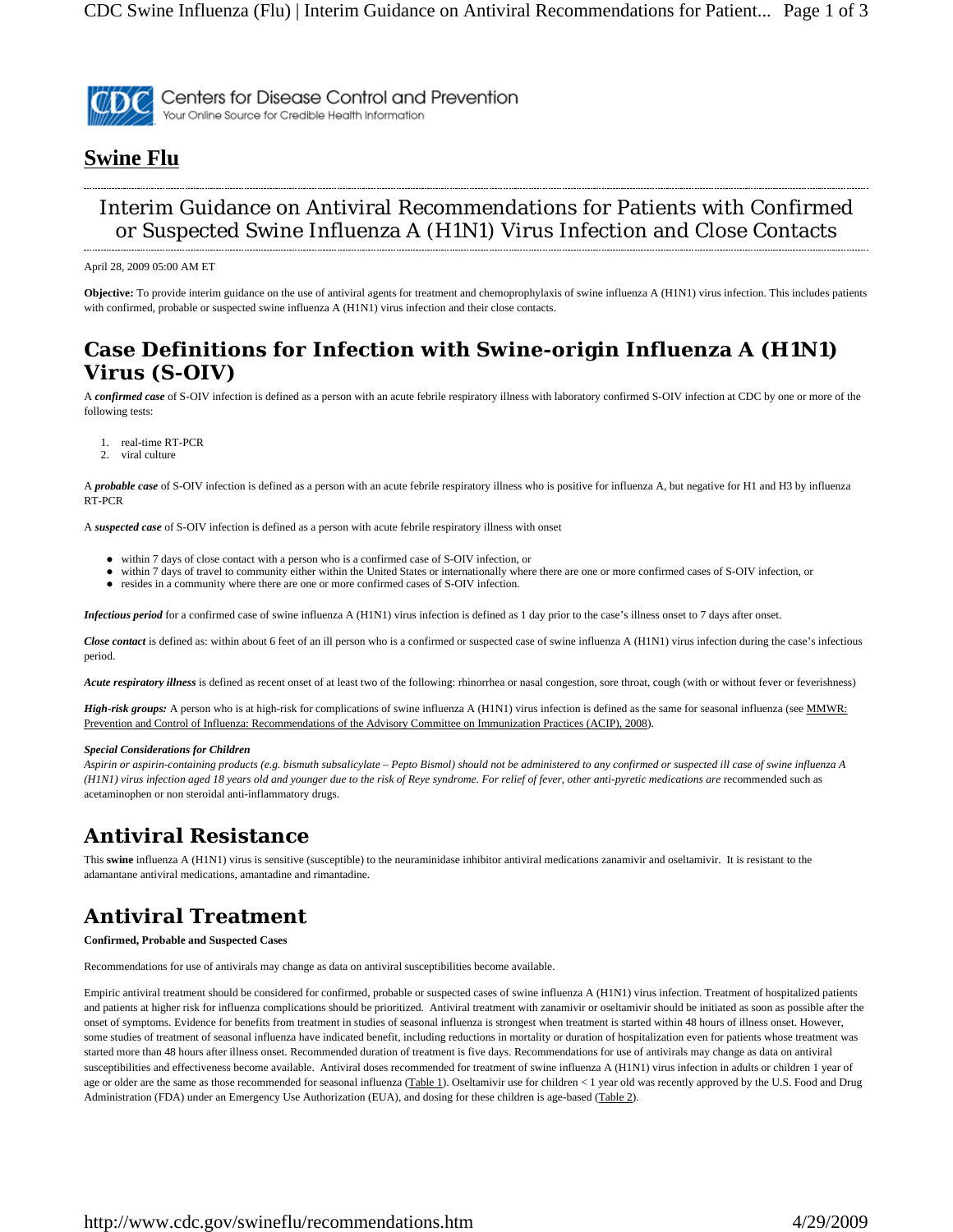### **Antiviral Chemoprophylaxis**

For antiviral chemoprophylaxis of swine influenza A (H1N1) virus infection, either oseltamivir or zanamivir are recommended (Table 1). Duration of antiviral chemoprophylaxis *post-exposure* is 10 days after the last known exposure to an ill confirmed case of swine influenza A (H1N1) virus infection. For *pre-exposure* protection, chemoprophylaxis should be given during the potential exposure period and continued for 10 days after the last known exposure to an ill confirmed case of swine influenza A (H1N1) virus infection. Oseltamivir can also be used for chemoprophylaxis under the EUA (Table 3).

Antiviral chemoprophylaxis (pre-exposure or post-exposure) with either oseltamivir or zanamivir is *recommended* for the following individuals:

- 1. Household close contacts who are at high-risk for complications of influenza (e.g., persons with certain chronic medical conditions, persons 65 or older, children younger than 5 years old, and pregnant women) of a confirmed, probable or suspected case.
- 2. School children who are at high-risk for complications of influenza (children with certain chronic medical conditions) who had close contact (face-to-face) with a confirmed, probable, or suspected case.
- 3. Travelers to Mexico who are at high-risk for complications of influenza (e.g., persons with certain chronic medical conditions, persons 65 or older, children younger than 5 years old, and pregnant women).
- 4. Health care workers or public health workers who were not using appropriate personal protective equipment during close contact with an ill confirmed, probable, or suspect case of swine influenza A (H1N1) virus infection during the case's infectious period.

Pre-exposure antiviral chemoprophylaxis with either oseltamivir or zanamivir can be *considered* for the following:

- 1. Any health care worker who is at high-risk for complications of influenza (e.g., persons with certain chronic medical conditions, persons 65 or older, children younger than 5 years old, and pregnant women) who is working in an area of the healthcare facility that contains patients with confirmed swine influenza A (H1N1) cases, or who is caring for patients with any acute febrile respiratory illness.
- 2. Non-high risk persons who are travelers to Mexico, first responders, or border workers who are working in areas with confirmed cases of swine influenza A (H1N1) virus infection.

| Agent, group                                          |               | <b>Treatment</b>                                                            | Chemoprophylaxis                                                           |  |  |  |
|-------------------------------------------------------|---------------|-----------------------------------------------------------------------------|----------------------------------------------------------------------------|--|--|--|
| <b>Oseltamivir</b>                                    |               |                                                                             |                                                                            |  |  |  |
| <b>Adults</b>                                         |               | 75-mg capsule twice per day for 5 days                                      | 75-mg capsule once per day                                                 |  |  |  |
| <b>Children</b> (age, 12 months or older),<br>weight: | 15 kg or less | 60 mg per day divided into 2 doses                                          | 30 mg once per day                                                         |  |  |  |
|                                                       | $15 - 23$ kg  | 90 mg per day divided into 2 doses                                          | 30 mg once per day                                                         |  |  |  |
|                                                       | $24 - 40$ kg  | 120 mg per day divided into 2 doses                                         | 60 mg once per day                                                         |  |  |  |
|                                                       | $>40$ kg      | 150 mg per day divided into 2 doses                                         | 75 mg once per day                                                         |  |  |  |
| Zanamivir                                             |               |                                                                             |                                                                            |  |  |  |
| <b>Adults</b>                                         |               | Two 5-mg inhalations (10 mg total) twice per day                            | Two 5-mg inhalations (10 mg total) once per day                            |  |  |  |
| <b>Children</b>                                       |               | Two 5-mg inhalations (10 mg total) twice per day (age, 7<br>years or older) | Two 5-mg inhalations (10 mg total) once per day (age, 5<br>years or older) |  |  |  |

#### Table 1. Swine influenza antiviral medication dosing recommendations. (Table extracted from **IDSA guidelines for seasonal influenza** .)

## **Children Under 1 Year of Age**

Children under one year of age are at high risk for complications from seasonal human influenza virus infections. The characteristics of human infections with swine H1N1 viruses are still being studied, and it is not known whether infants are at higher risk for complications associated with swine H1N1 infection compared to older children and adults. Limited safety data on the use of oseltamivir (or zanamivir) are available from children less than one year of age, and oseltamivir is not licensed for use in children less than 1 year of age. Available data come from use of oseltamivir for treatment of seasonal influenza. These data suggest that severe adverse events are rare, and the Infectious Diseases Society of America recently noted, with regard to use of oseltamivir in children young than 1 year old with seasonal influenza, that "…limited retrospective data on the safety and efficacy of oseltamivir in this young age group have not demonstrated age-specific drug-attributable toxicities to date." (See IDSA guidelines for seasonal influenza $\mathbb{F}_2$ .

Because infants typically have high rates of morbidity and mortality from influenza, infants with swine influenza A (H1N1) influenza infections may benefit from treatment using oseltamivir.

Table 2. Dosing recommendations for antiviral treatment of children younger than 1 year using oseltamivir.

| Age | Recommended treatment dose for 5 days |  |
|-----|---------------------------------------|--|
|     | $\leq$ 3 months 12 mg twice daily     |  |
|     |                                       |  |